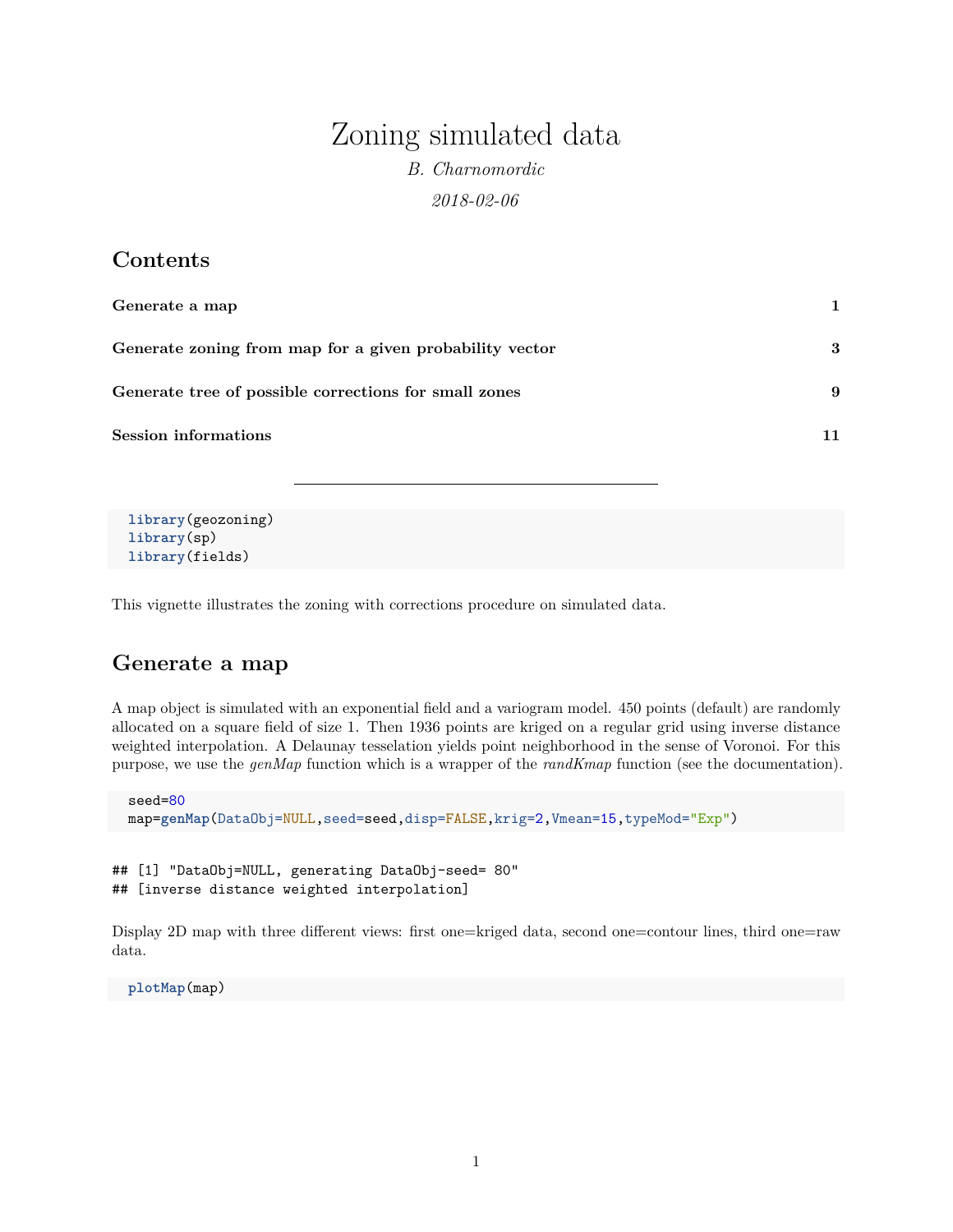

The map object contains all components required for zoning generation, evaluation and visualization. The data-related components include the kriged data, grid resolution, size in each dimension and map boundary. Kriged data are available as a **SpatialPointsDataFrame** object, as well as a matrix object directly usable by image functions. rawData are stored as well in the map object, for traceability purposes. The neighborhoodrelated components include the list of neighbor point indices for each kriged data point, as well as the areas of Voronoi polygons associated to all points. Finally the variogram-related components include the VGM model used to simulate the field, as well as the equivalent RandomFields model.

*# Check the mean and standard deviation of generated data* **meanvarSimu**(map)

## raw mean kriged mean raw sd kriged sd ## 16.2167192 16.2537869 1.6219676 0.9622766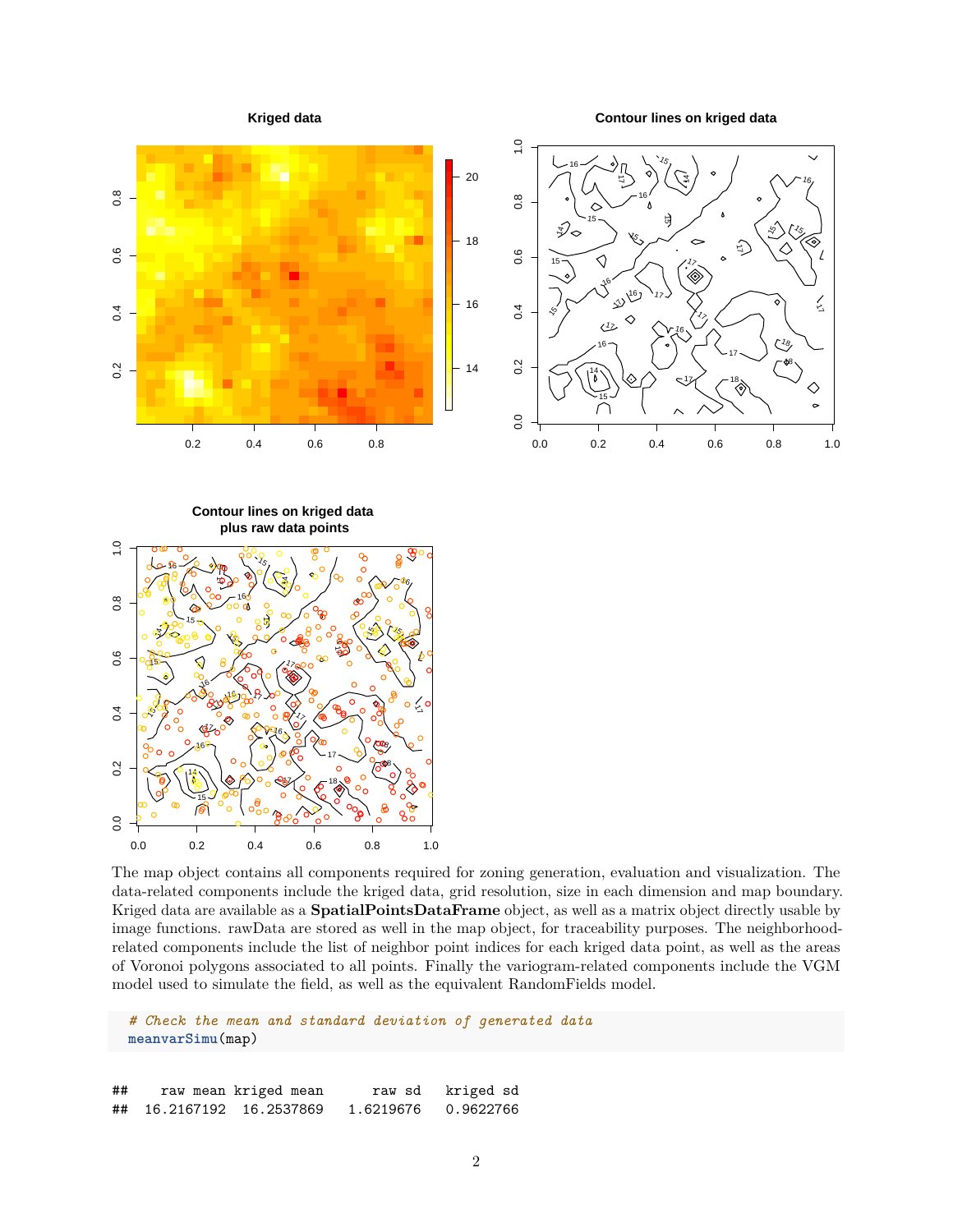### <span id="page-2-0"></span>**Generate zoning from map for a given probability vector**

Given a probability vector, a vector of values is obtained using the *quantile* function. Display map image with contour levels corresponding to *qq* values



#### ## NULL

A zoning is done on the kriged data, by computing the contour lines corresponding to the vector of values given by the probability vector, trimming them to the map boundary and defining zones corresponding to the closed contour lines. A zoning is a list of **SpatialPolygons** objects. It does not contain data, only polygon geometry.

```
# names(ZK): "resCrit" "resDist" "resZ" "cL" "qProb"
ZK=initialZoning(qProb=c(0.5,0.7),map=map)
```
Plot zoning (14 zones in this case)

K=ZK\$resZ Z=K\$zonePolygone **plotZ**(Z)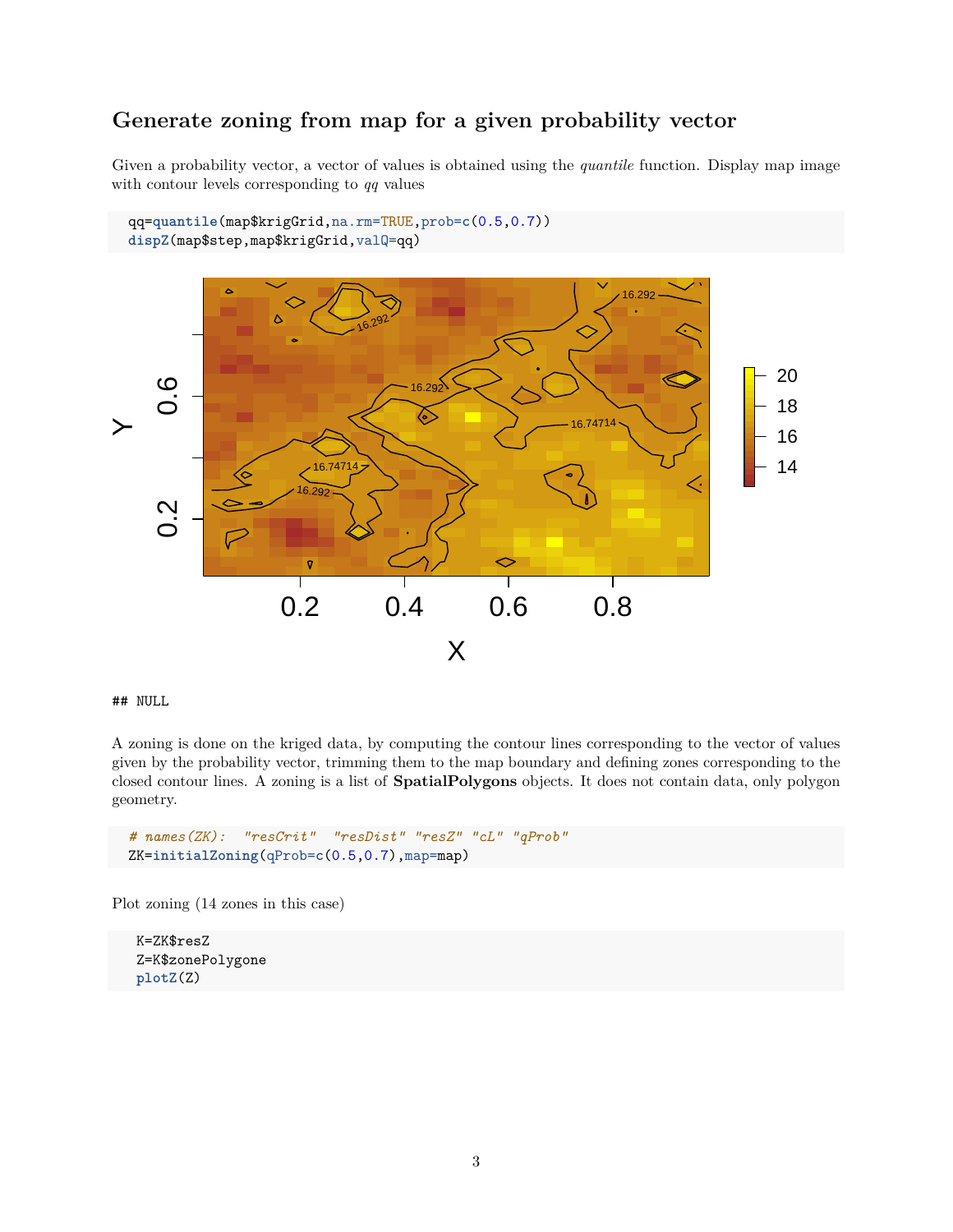

## NULL

Or a more detailed plot with data underneath - compare it to previous plot of contour lines. We see that contour lines are now extended to the map boundary in order to close zones and that contour lines impossible to close or zones with 0 or 1 point are removed.

```
# Outline boundaries of zone 12 with different colors
dispZ(map$step,map$krigGrid,zonePolygone=Z,iZ=12)
```
## NULL

```
# Outline all polygons of zone 13 with a different color
linesSp(Z[[13]],col="blue") # first one in blue
linesSp(Z[[2]],k=2,col="green") # second one in red, and so on
```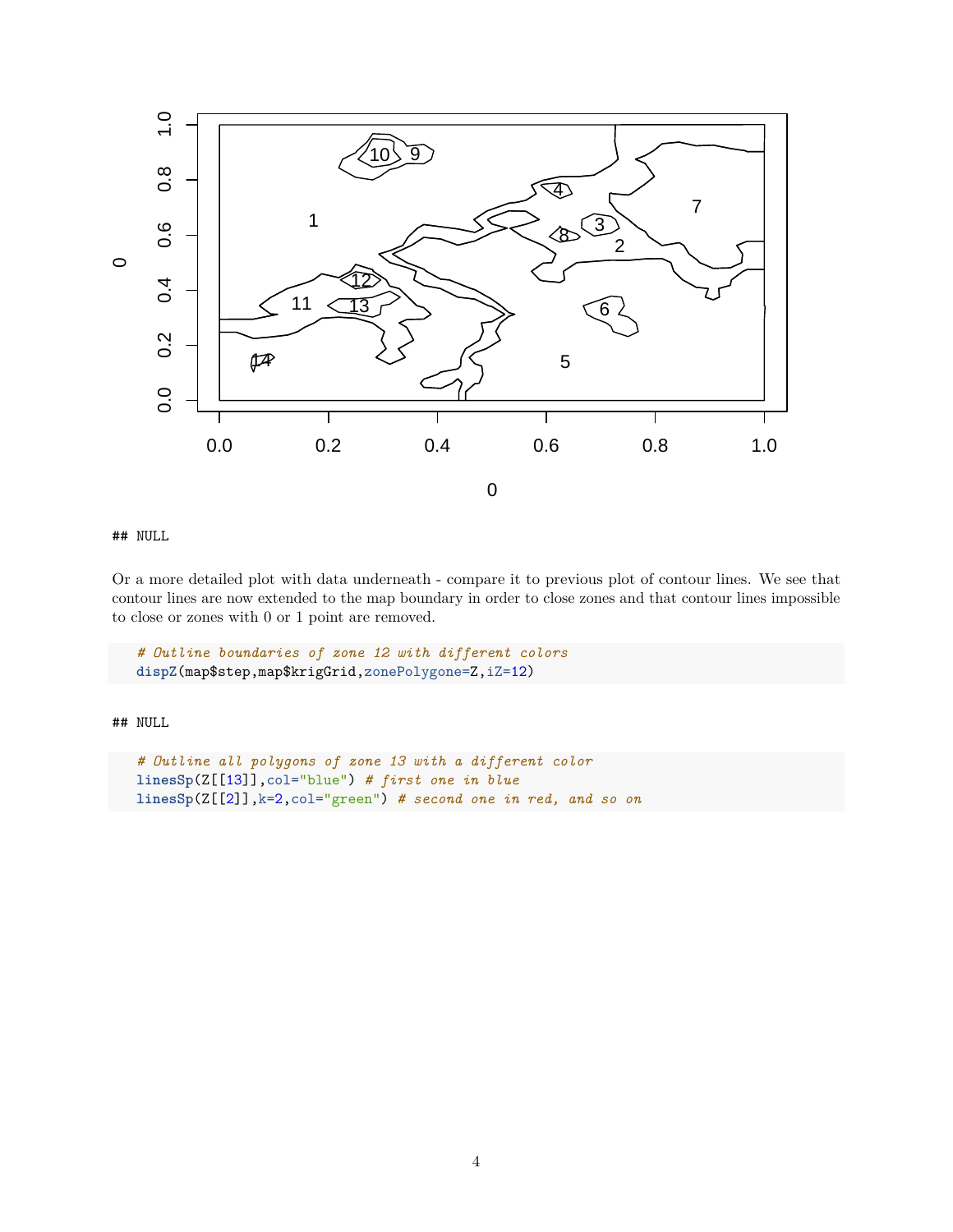

*# and each hole is an independent zone. zone 2 has 3 holes (zones 3,8,4). # Due to its shape and to the common borders with the map boundary, # zone 7 is not a hole in zone 2.* **holeSp**(Z[[2]])

#### ## [1] 3

Junction of 2 zones: Join zone 12 with another zone near by (zone 13). Both zones have the same label

kmi=**optiRG**(K,map,12,13,disp=1) **plotZ**(kmi\$zonePolygone)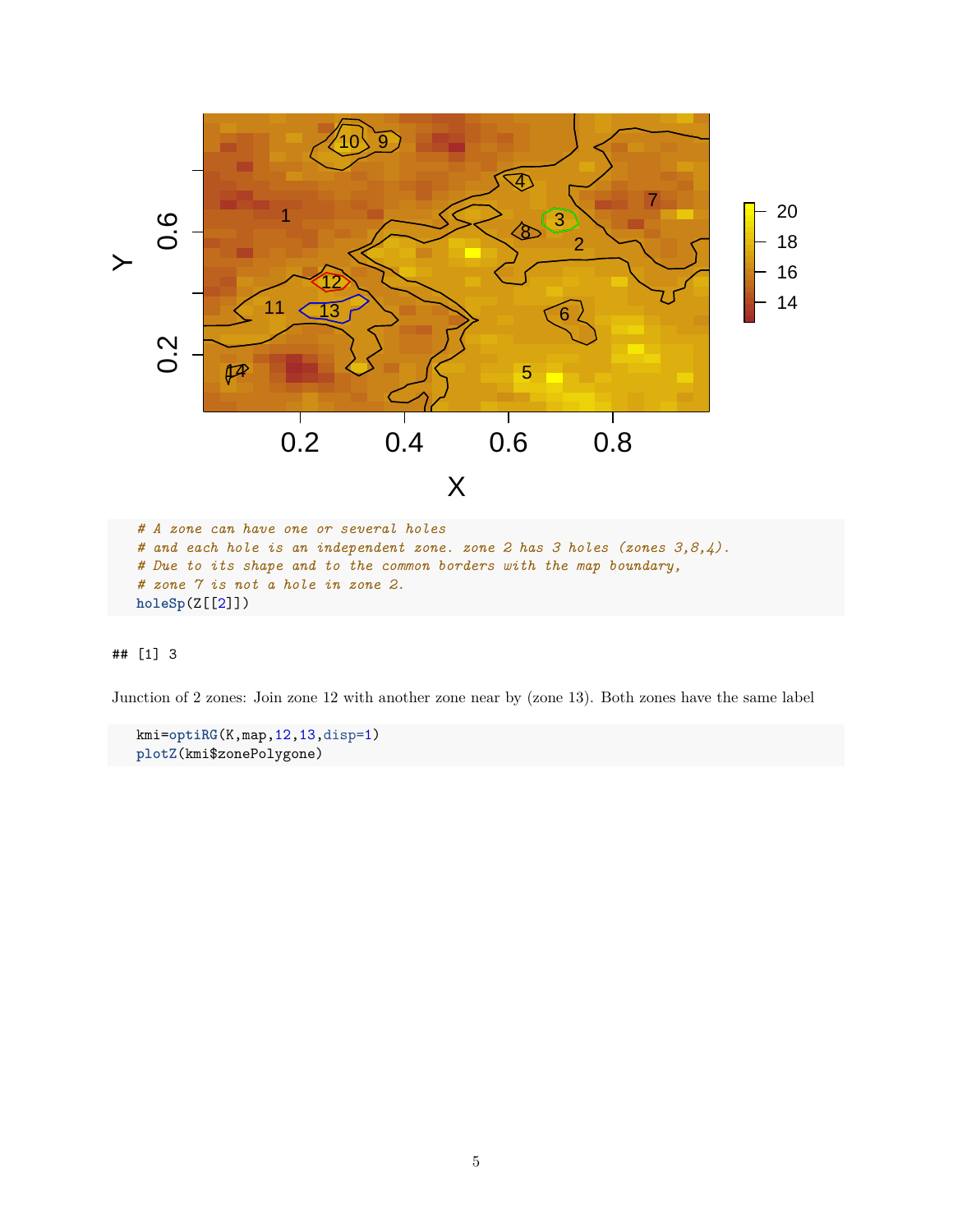

## NULL

A more detailed plot: each zone is labelled with its number and its mean value

dispZ(map\$step,map\$krigGrid,zonePolygone=Z,K=K,boundary=map\$boundary,nbLvl=0,id=FALSE,mu=2,cex=0.7)

## NULL

```
# add quantile values and criterion value for Z
title(paste(" q=[",toString(round(qq,2)),"] crit=",round(ZK$resCrit,2),sep=""))
```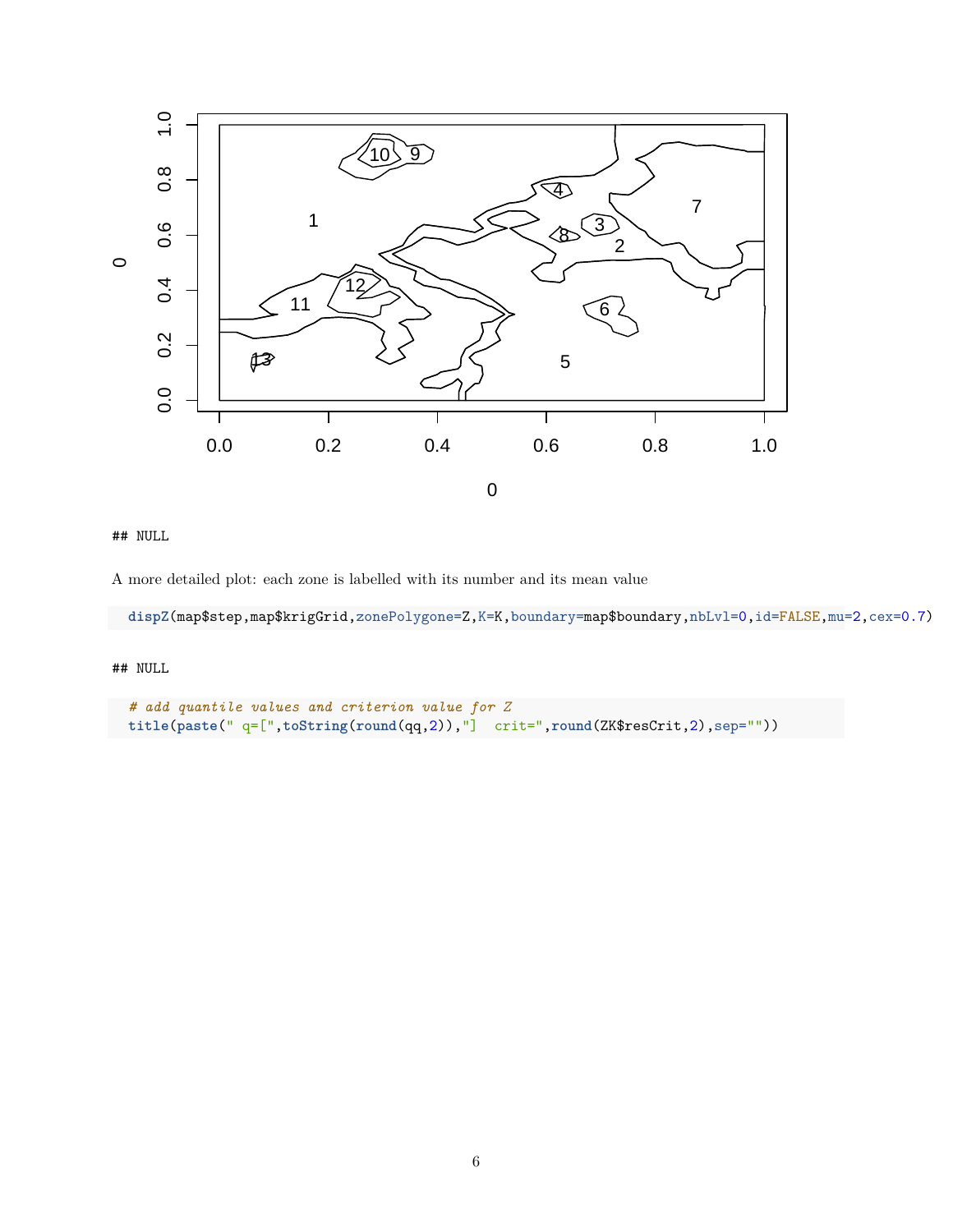**q=[16.29, 16.75] crit=2.42**



*# print zone labels* **printLabZ**(**list**(K))

## [1] "2q zone labels= c(1, 2, 3, 3, 3, 2, 1, 1, 2, 3, 2, 3, 3, 2)"

## [[1]]

## [1] 1 2 3 3 3 2 1 1 2 3 2 3 3 2

*# print zone areas* **printZsurf**(K\$zonePolygone)

```
## [1] "iZ= 1 area= 0.42236"
## [1] "iZ= 2 area= 0.13187"
## [1] "iZ=3 area=0.00403 < minSize(0.012)"
## [1] "iZ=4 area=0.00194 < minSize(0.012)"
## [1] "iZ= 5 area= 0.26953"
## [1] "iZ=6 area=0.00756 < minSize(0.012)"
## [1] "iZ= 7 area= 0.08913"
## [1] "iZ=8 area=0.00172 < minSize(0.012)"
## [1] "iZ=9 area=0.01112 < minSize(0.012)"
## [1] "iZ=10 area=0.00521 < minSize(0.012)"
## [1] "iZ= 11 area= 0.04538"
## [1] "iZ=12 area=0.00282 < minSize(0.012)"
## [1] "iZ=13 area=0.00631 < minSize(0.012)"
## [1] "iZ=14 area=0.00119 < minSize(0.012)"
## [1] 14 8 4 12 3 10 13 6 9
```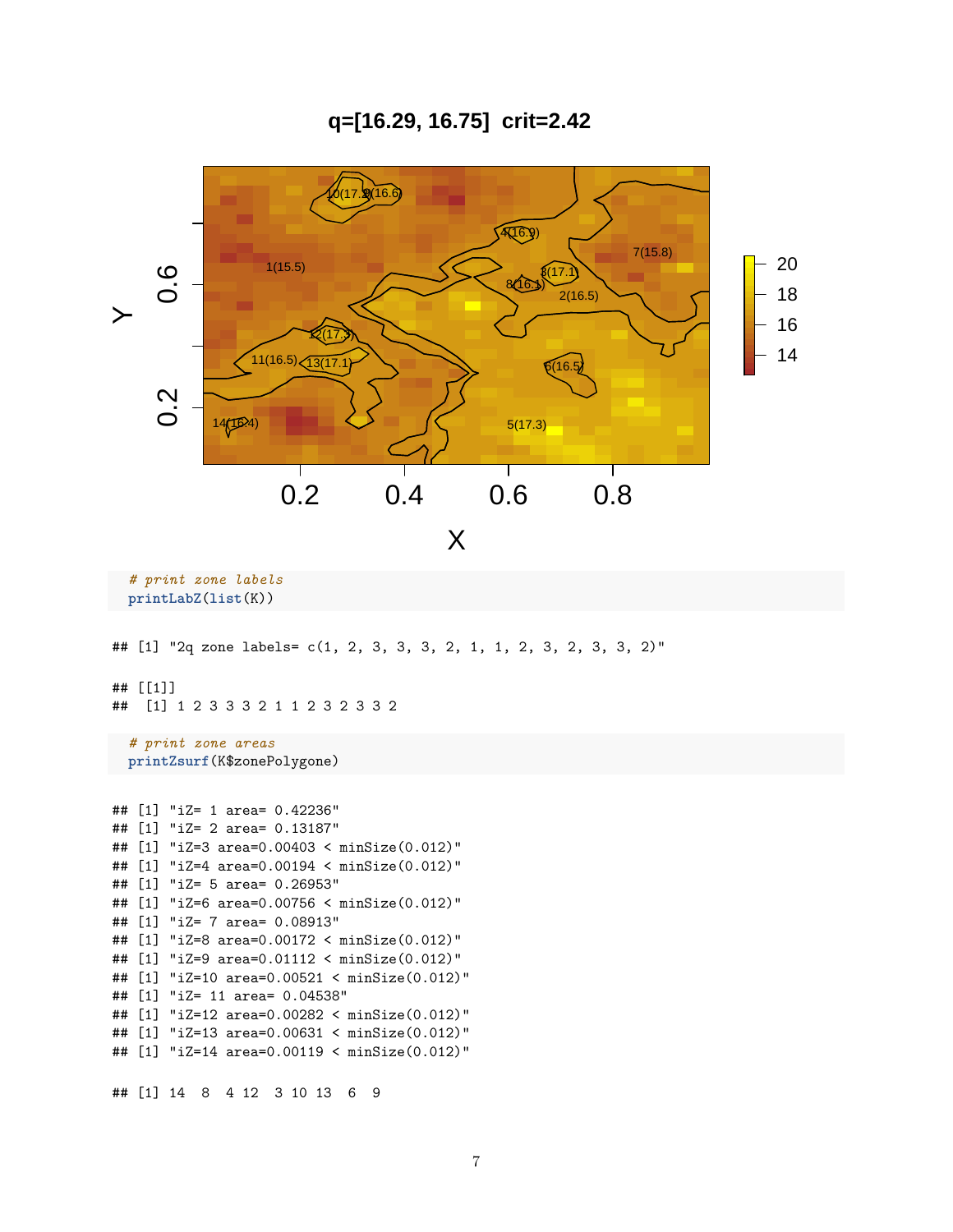*# print zone ids* **printZid**(Z)

| ## | [1] | "ii= 1  |    | $ID = 1"$     |
|----|-----|---------|----|---------------|
| ## | [1] | "ii= 2  |    | $ID = 2"$     |
| ## | [1] | "ii= 3  |    | $ID = 3"$     |
| ## | [1] | "ii= 4  |    | $ID = 4"$     |
| ## | [1] | "ii= 5  |    | $ID = 5"$     |
| ## | [1] | "ii=    | 6  | $ID =$<br>6"  |
| ## | [1] | "ii= 7  |    | $ID = 7"$     |
| ## | [1] | "ii= 8  |    | $ID = 8"$     |
| ## | [1] | "ii= 9  |    | $ID = 9"$     |
| ## | [1] | "ii= 10 |    | $ID = 10"$    |
| ## | [1] | "ii=    | 11 | 11"<br>$TD =$ |
| ## | [1] | "ii=    | 12 | $ID = 12"$    |
| ## | [1] | "ii=    | 13 | 13"<br>$TD =$ |
| ## | [1] | "ii=    | 14 | $TD =$<br>14" |

#### *# remove zones with less than 10 data points*

K=**calNei**(Z,map\$krigData,map\$krigSurfVoronoi,map\$krigN,nmin=10) **plotZ**(K\$zonePolygone)



#### ## NULL

val=**valZ**(map,K)\$val **boxplot**(val,col=**topo.colors**(**length**(val)))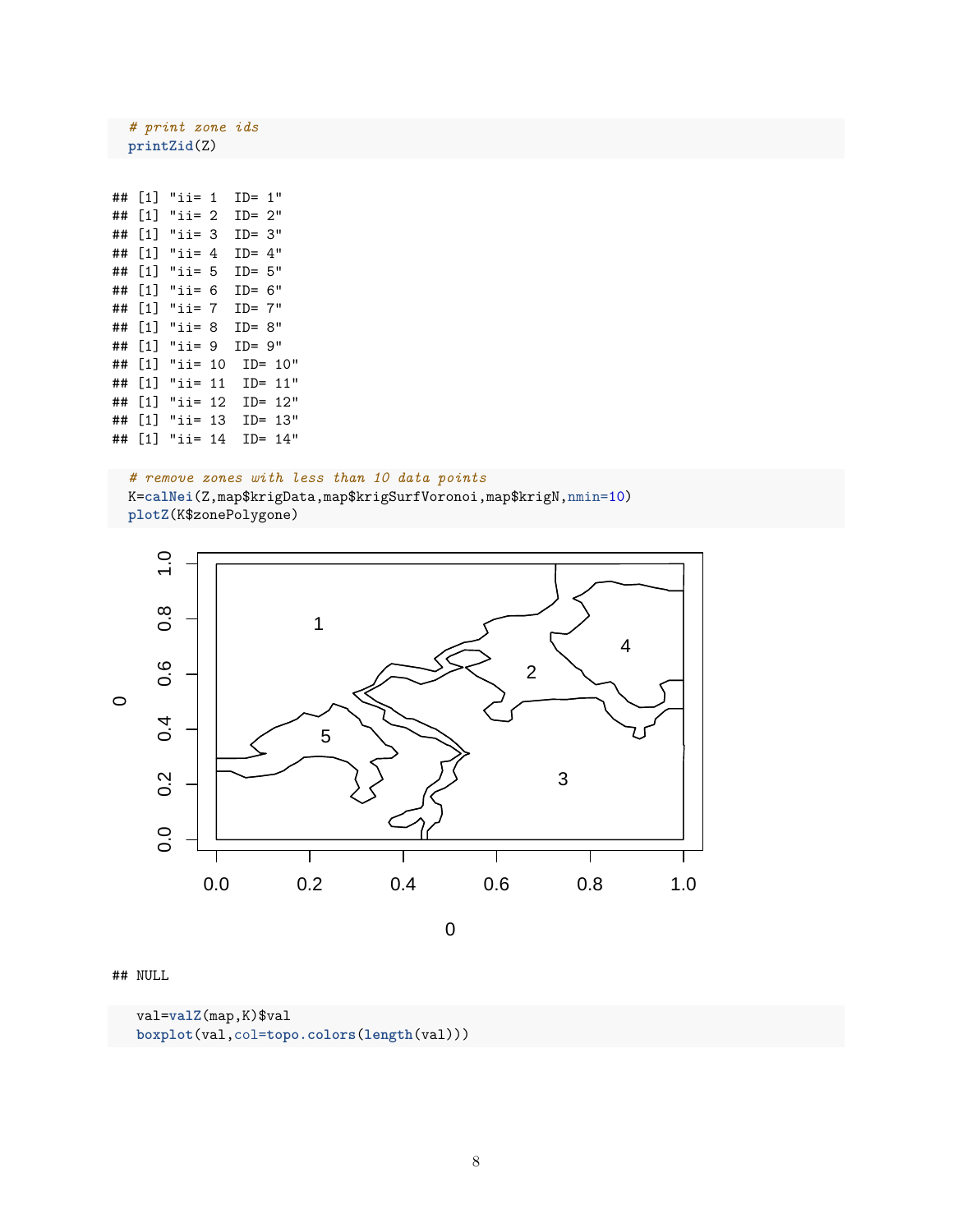

### <span id="page-8-0"></span>**Generate tree of possible corrections for small zones**

2 operations are done for each small zone :

- 1- remove zone, i.e. merge into englobing zone
- 2- grow zone

Growing is done in 2 different ways depending on zone proximity to other ones. If zone is isolated (distance to other zones controlled by distIsoZ parameter), it grows bigger but remains isolated from others. Zone growing in that case is performed by finding the contour line close to the current zone contour, that maximizes the zoning quality criterion. A small value of distIsoZ ensures that a small zone have enough space to grow. If zone is non isolated, it is joined to the closest zone with the same label.

```
#save all branches resulting from correction steps
criti<-correctionTree(c(0.4,0.7),map,SAVE=TRUE,ALL=TRUE,LASTPASS=FALSE,distIsoZ=0.01)
zk=criti$zk
```
In that case we have for example  $#4$  small zone, hence 3 levels (level 1 is initial zoning, level 2 has 2 branches, level 3 has 4 branches). For each correction step-first branch=zone removal, second-branch=zone junction. The procedure starts with the smallest zone, here zone  $#4$ .

```
Z21=zk[[2]][[1]]$zonePolygone
Z22=zk[[2]][[2]]$zonePolygone
plotZ(Z21,id=TRUE) # result of removal of zone #4
```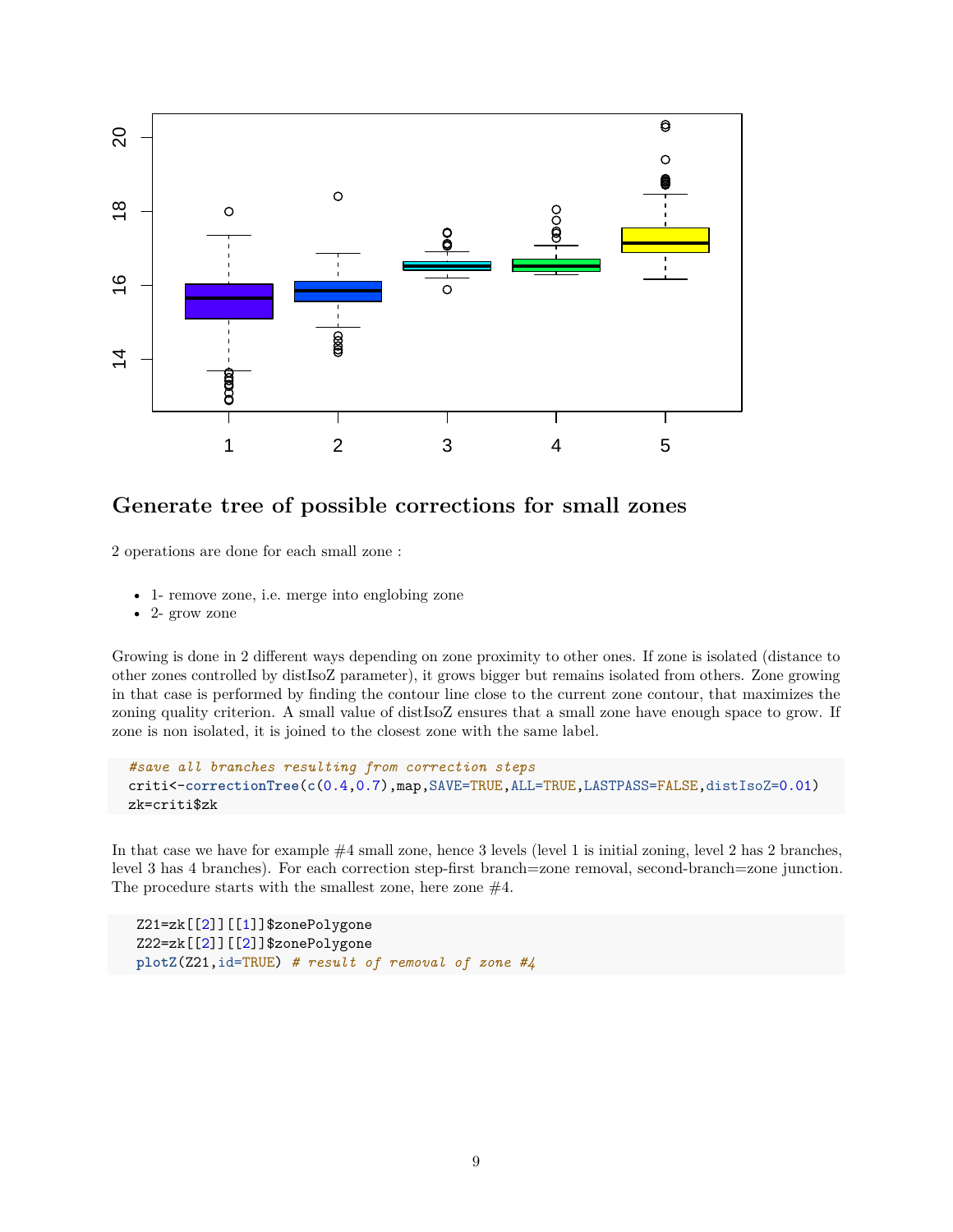

## NULL

**plotZ**(Z22,id=TRUE) *# result of growing of zone #4*



## NULL

*# successively: removal of zone#4 in Z21, growing of zone#4 in Z21*

*# removal of zone#4 in Z22, growing of zone#4 in Z22*

*# other try with LASTPASS=TRUE removes at last step the zones that are still too small*